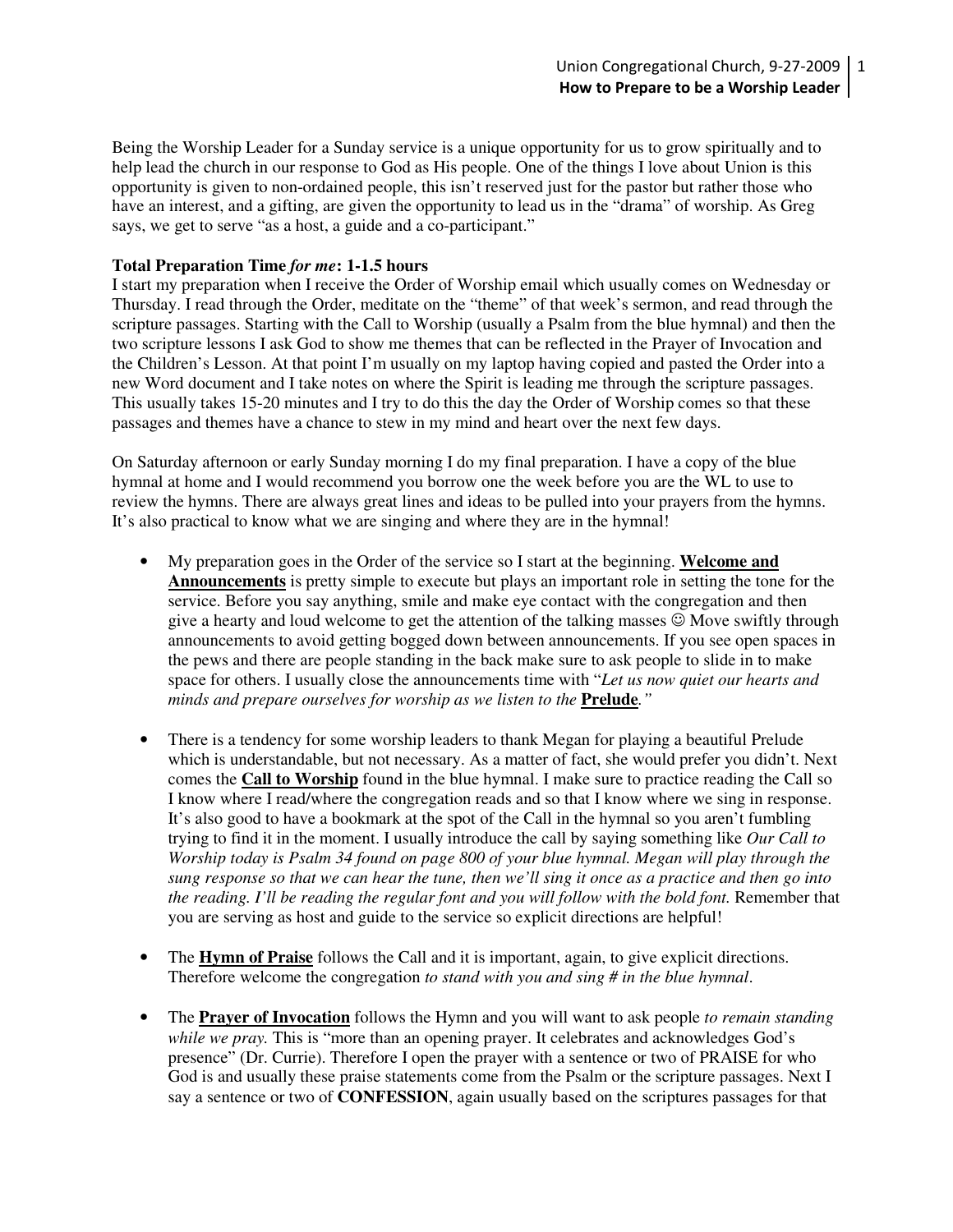day. If we truly believe that we are worshipping a holy and loving God then we need to acknowledge our sinfulness and need for Him and His forgiveness. (Growing up in the Episcopal Church, I appreciate their liturgy of Confession found on page 359-360 in The Book of Common Prayer so if you want/need some ideas for a confession you can look there.) I also try to leave a 10-15 seconds for people to pray their own prayers of confession silently. After the confession it is good to say some sentences of ASSURANCE for what God has done for us through Christ, i.e. 1 Jn 1:8, and I usually try and use something from that day's scripture. Finally, in the prayer I THANK God and these statements usually come from the theme or from the scriptures. I always end my prayer with *in Jesus' name we pray* or *in the name of the Father, and of the Son, and of the Holy Spirit. Amen.* This cues the congregation that you are finishing your prayer and it reminds them our prayers are said in confidence that the Triune God is present and listening. -I *recommend* you write your prayers out so that you don't wander in prayer and sound like you are disorganized and/or making it up on the spot. Once written practice your prayer out-loud so that you know how loud you need to be and so you can monitor the rate at which you speak. We don't want to be chasing after you in the prayer because you are talking so fast!

- Right after the prayer is the **Congregational Greeting** time so welcome people to, instead of sitting down, turn and greet their neighbors. This is an important time in the service for regular attenders/members to connect with visitors and we want to give ample time for this, while at the same time not taking away from the momentum of the service. People will naturally begin to sit down as the band comes forward for the **Worship in Song** portion of the service.
- After the singing, and as the band sits, you can call the kids forward for the **Children's Lesson.** Use the sermon theme and/or the scripture passages for the basis of your Children's Lesson. Remember, this is a Children's lesson so gear it for the range of kids that are usually up front and not for the adults. Also, expect and plan on them looking at you with silent stares therefore have a few questions to draw them out into the message. Using a concrete example with some sort of visual that they can see, touch, smell, hear, taste, etc also helps. Simplicity is a virtue so keeping it to one main point or theme and around five minutes long is a beautiful thing. At the end of the lesson, *end in prayer* asking God to reinforce/inspire/help with the message the kids just heard. Ending in prayer also gives a solid conclusion so that you aren't trailing off while they squirm back to their seats.

-Check out http://www.textweek.com/ for lots of ideas on the scripture passages, prayers and ideas for children's lessons. This can almost be overwhelming because there are so many resources so be ready. Also, some of this material has a Liberal theological slant to it so make sure to be discerning and to test what you read on the site against scripture (Acts 17:11).

• As the kids head back to their seats you can call the ushers forward to collect the **Offering.** Hand both baskets to the ushers and then stand there in the front. While those moments standing there can feel awkward, use it as a time of prayer for the people of the church, the offering, for the missionaries these monies support, the programs and life of the church, the local community of Magnolia, etc. Megan is excellent at knowing when to start playing the **Doxology** so invite people to stand with a simple raising of your arms, sing the Doxology, and then pray a short prayer of thanksgiving for the gifts and offerings that were given. Pray that God would put them to good use in the furthering of His kingdom here in Magnolia and in the world. Scriptures to maybe incorporate in your prayer are: Dt 14:22-29, 26:12-19; Malachi 3:10; Mt 6:1-4, 9-13, 19-34; Lk 12:13-21, 18:1-8; 1 Tim 6:17-19.